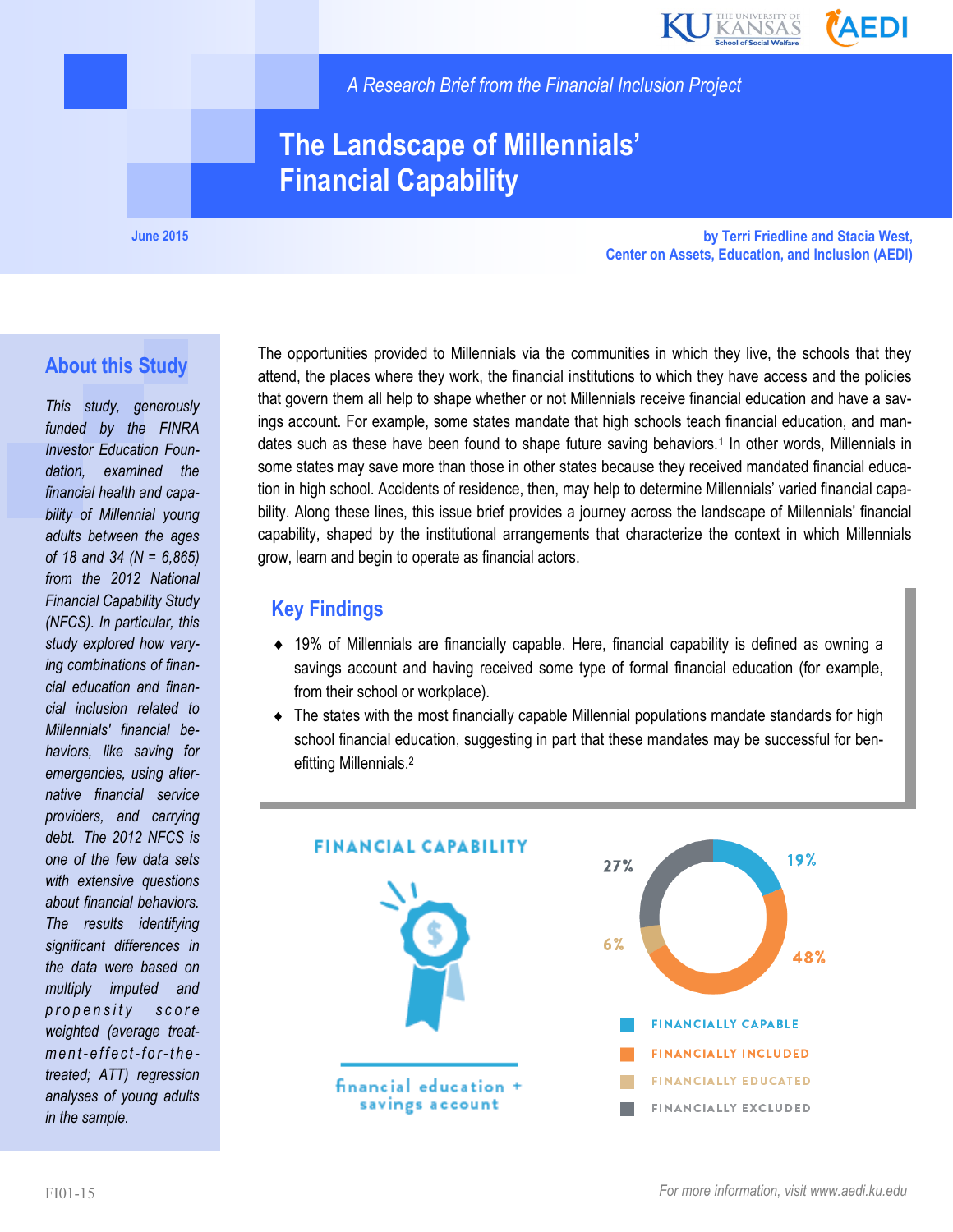# *Some States Excel at Promoting Millennials' Financial Capability.*

#### **The States with the Most Financially Capable Millennials**

While the percentage of Millennials who are financially capable is relatively low overall (19%), some states excel at promoting Millennials' financial capability. In many cases, financial capability across the states aligns with state standards for economic and personal financial education,<sup>3</sup> with the most financially capable Millennials residing in states that require standards, high school courses and knowledge assessment .4 The map below identifies the states with the most financially capable Millennial populations.

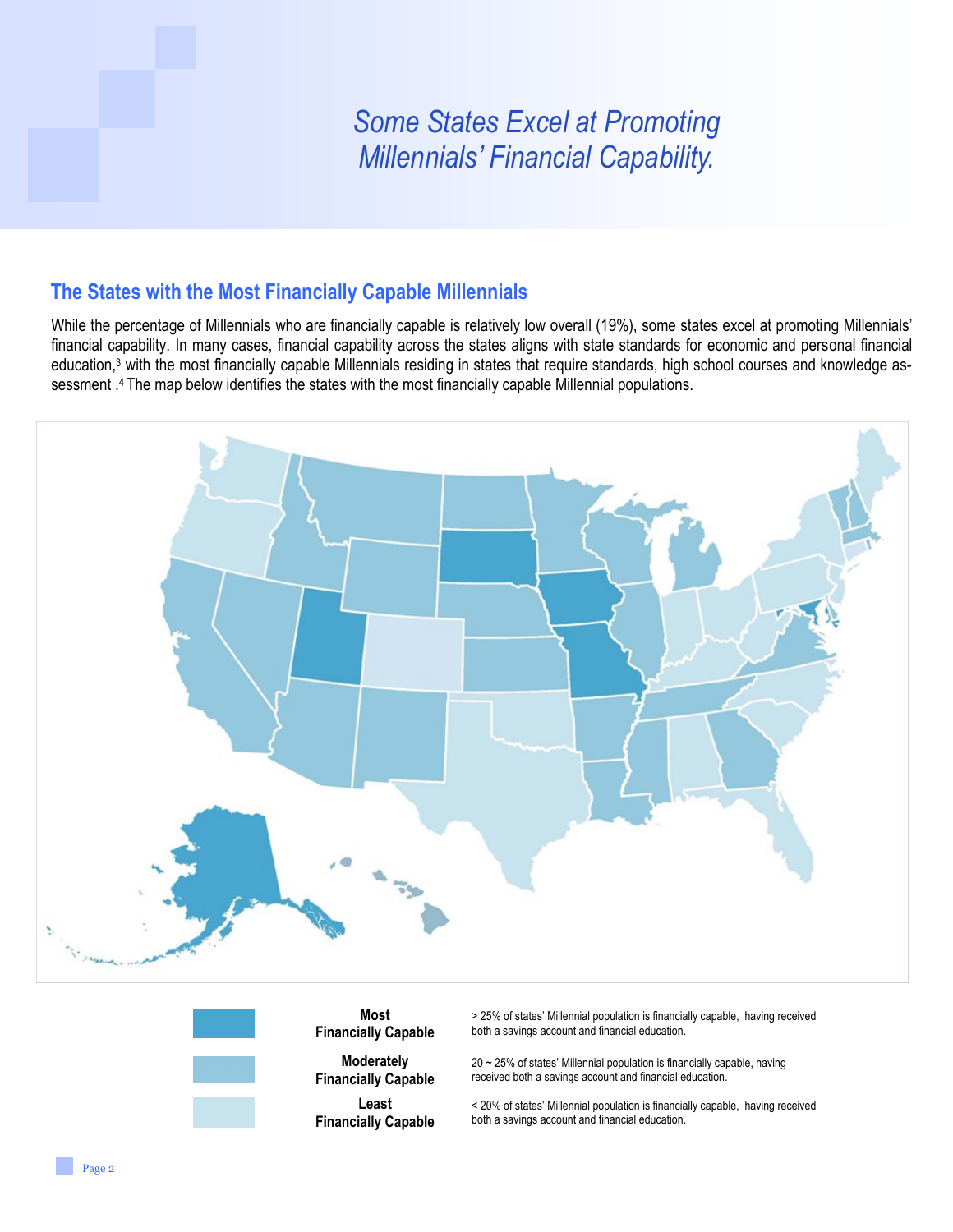# *More than 25% of Millennials are Financially Capable in Only Six States and the District of Columbia.*

#### **The States with the Most Financially Capable Millennials** (continued)

- More than 25% of the Millennial population living in Alaska, the District of Columbia, Iowa, Maryland, Missouri, South Dakota, and Utah reports having received financial education and owning a savings account. These are the states with the most financially capable Millennial populations.
	- As of 2011, all six of these states and the District of Columbia have economic education standards that are required in high schools and five (excluding Alaska and the District of Columbia) have personal financial education standards that are required. These same states have school district standards that require the implementation of both economic and personal financial education standards.
	- Three of these states require high schools to offer courses in economics and personal finance.
	- Three of these states require testing on economic knowledge and none require testing on personal finance knowledge.
- The Millennial population in Arizona, California, Delaware, Georgia, Hawaii, Idaho, Illinois, Kansas, Kentucky, Louisiana, Massachusetts, Michigan, Minnesota, Mississippi, Montana, Nebraska, Nevada, New Hampshire, New Mexico, North Dakota, Rhode Island, Tennessee, Vermont, Virginia, Wisconsin, and Wyoming is moderately financially capable, with between 20% and 25% reporting having received financial education and owning a savings account.
	- As of 2011, 26 of these 27 states have economic education standards and 24 have personal financial education standards required in high schools. Twenty-one of these states have school district standards that require the implementation of economic education standards and 18 require the implementation of personal financial education standards.
	- Thirteen of these states require high schools to offer a course in economics and seven require high schools to offer a course in personal finance.
	- Ten of these states require testing on economic knowledge and five require testing on personal financial knowledge.
- The Millennial population from the remaining states—Alabama, Colorado, Connecticut, Florida, Indiana, Maine, New Jersey, New York, North Carolina, Ohio, Oklahoma, Oregon, Pennsylvania, South Carolina, Texas, Washington, and West Virginia—is the least financially capable, with less than 20% reporting having received financial education and owning a savings account.
	- As of 2011, all of these 17 states have economic and personal financial education standards required in high schools. Thirteen of these states have school district standards that require the implementation economic and personal financial education standards.
	- Nine of these states require high schools to offer a course in economics and four require high schools to offer a course in personal finance.
	- Five of these states require testing on economic knowledge and none require the testing of personal financial knowledge.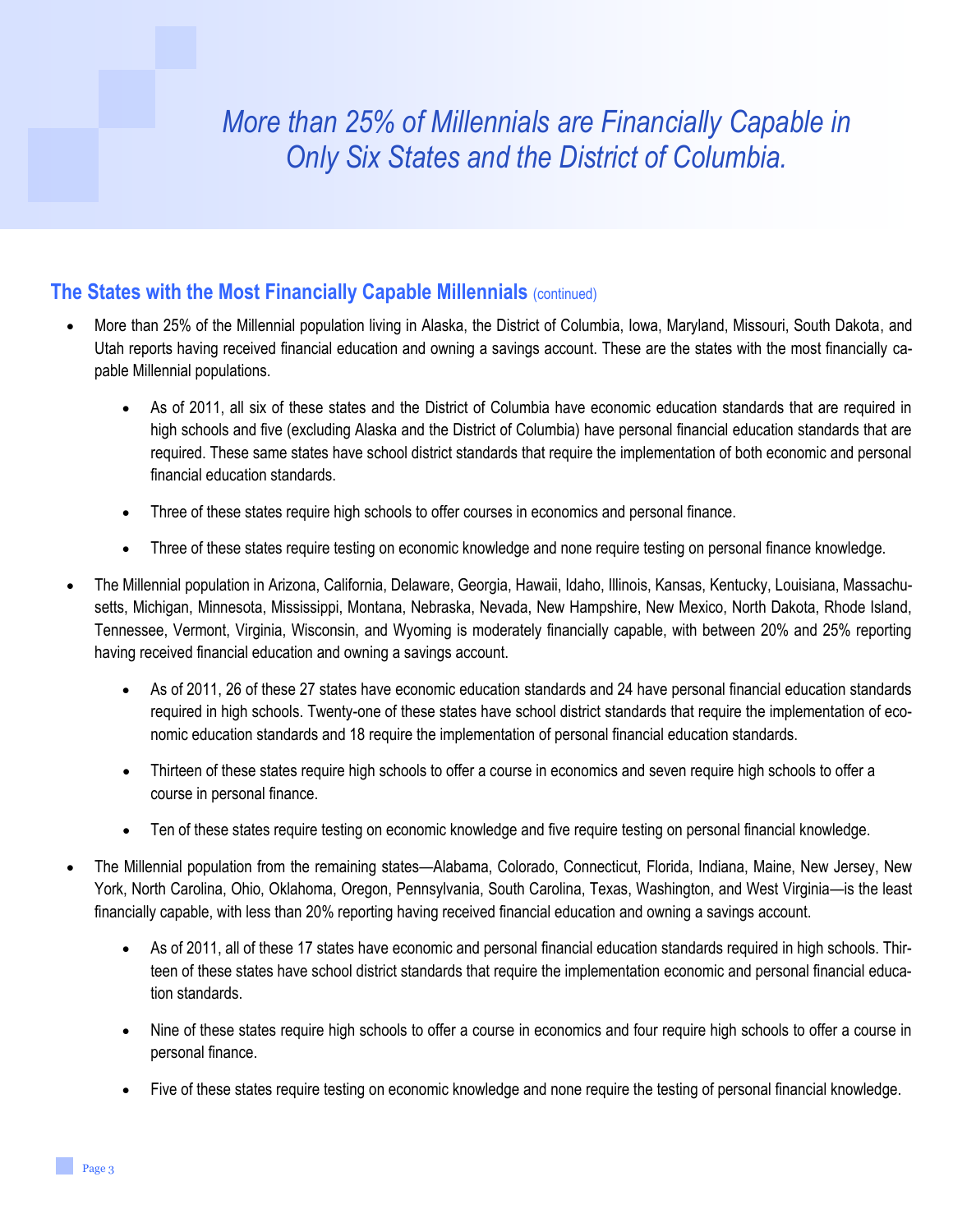# *This Research was Generously Funded by the FINRA Investor Education Foundation.*

## **Acknowledgment**

This research was supported by a grant from the FINRA Investor Education Foundation. All results, interpretations and conclusions expressed are those of the research team alone, and do not necessarily represent the views of the FINRA Investor Education Foundation or any of its affiliated companies. No portion of this work may be reproduced, cited, or circulated without the express written permission of the authors.

The FINRA Investor Education Foundation, established in 2003 by FINRA, supports innovative research and educational projects that give underserved Americans the knowledge, skills and tools necessary for financial success throughout life. For details about grant programs and other FINRA Foundation initiatives, visit www.finrafoundation.org.

### **References**

- 1 Bernheim, B. D., Garrett, D. M., & Maki, D. M. (2001). Education and saving: The long-term effects of high school financial curriculum mandates. *Journal of Public Economics,* 80(3), 435-465.
- 2 Brown, A., Collins, M.J., Schmeiser, M., & Urban, C. (2014). *State mandated financial education and the credit behavior of the young*. Washington, DC: Federal Reserve Board. Retrieved from http://www.finrafoundation.org/web/groups/foundation/@foundation/ documents/foundation/p602381.pdf Urban, C., Schmeiser, M., Collins, M.J., & Brown, A. (2015). *State financial education mandates: It's all in the implementation*. Washington, DC: FINRA Investor Education Foundation. Retrieved from http://www.finrafoundation.org/web/groups/foundation/
- @foundation/documents/foundation/p602380.pdf 3 Notably, state standards for teaching economic education can be somewhat different than those for teaching personal finance in high school. Economic education teaches concepts like income and wealth distribution, opportunity costs, interest rates, markets, and productivity. Personal finances teaches concepts like balancing a checkbook, creating a budget, and comparing prices. Few states teach or test students' proficiency in personal finance; however, there is some overlap between states' teaching and testing of personal finance and Millennials' financial capability.
- 4 Council for Economic Education. (2011). *2011 Survey of the states*. New York, NY: Council for Economic Education. Retrieved from http://www.councilforeconed.org/wp/wp-content/uploads/2011/11/2011-Survey-of-the-States.pdf Urban, C., Schmeiser, M., Collins, J. M., & Brown, A. (2015). State financial education mandates: It's all in the implementation. Washington, DC: FINRA Investor Education Foundation. Retrieved from http://www.finra.org/web/groups/foundation/@foundation/ documents/foundation/p602380.pdf